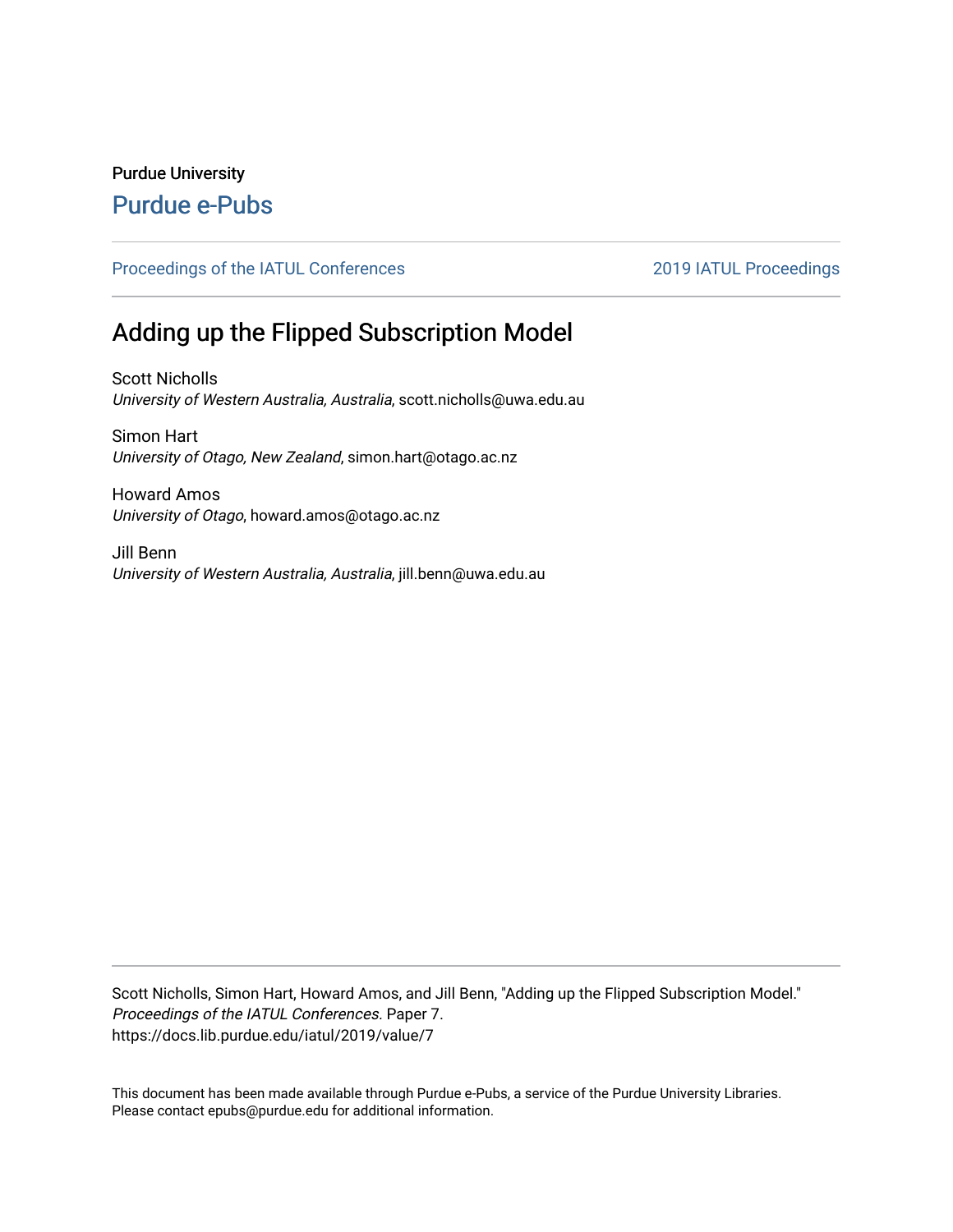# **ADDING UP THE FLIPPED SUBSCRIPTION MODEL**

**Scott Nicholls**

University of Western Australia, Australia, [scott.nicholls@uwa.edu.au](mailto:scott.nicholls@uwa.edu.au)

**Simon Hart**

University of Otago, New Zealand, [simon.hart@otago.ac.nz](mailto:simon.hart@otago.ac.nz)

#### **Howard Amos**

University of Otago, New Zealand, [howard.amos@otago.ac.nz](mailto:howard.amos@otago.ac.nz)

#### **Jill Benn**

University of Western Australia, Australia, [jill.benn@uwa.edu.au](mailto:jill.benn@uwa.edu.au)

### **ABSTRACT**

One of the common pathways proposed to achieving a global open access scholarly publishing model is the "flipped" approach. In this scenario, journal publishers "flip" their pricing model from subscription to gold open access (gold OA) and library budgets are redirected from supporting subscriptions to Article Publishing Costs (APCs) associated with gold OA. Initiatives such as OA2020, and more recently Plan S, have to varying degrees advocated for this approach.

Underlying the flipped model is the assumption there is enough money in the global academic library subscription system to cover the costs of a scholarly publishing model based on APCs. A number of studies have tested this assumption including the Mellon Foundation Pay It Forward report which focused on large, research intensive universities in North America and the Max Planck Digital Library Open Access Policy white paper which used global market reports and publishing figures to derive their calculations. However, is this assumption valid for other sized universities or using different analytical approaches?

In 2018, the Matariki Network of Universities (an international collaborative venture of seven medium sized universities) used its unique partnership to test this assumption for medium-sized universities using shared subscription and publishing data. The project had two specific objectives. Firstly, to determine if the amount of money paid by Matariki institutions for journal subscriptions both individually and collectively is enough to cover APC costs of a flipped model. Secondly, to determine what the average APC cost would need to be if each Matariki institution only had their subscription budget to cover gold OA publishing.

This paper describes the approach taken in the study and outlines the findings in comparison to other studies. It will also discuss the implications of the results in the context of current initiatives supporting a flipped model.

## **INTRODUCTION**

For many years the predominant business model underpinning scholarly journal publication has been the subscription model or pay to read. While this model has been highly successful, it has two major underlying issues. It has locked research behind pay walls, restricting access beyond the academy and limiting the potential impact of the research. Secondly, subscriptions are expensive and increasingly take up a greater share of University budgets. Large oligopolies of publishers have come to dominate the market and an academic ranking system which preferences publishing in particular journals, has meant journal prices have proven to be relatively inelastic. As a result annual prices have increased well above inflation (Lariviere, Haustein, & Mongeon, 2015).

Responses to these challenges have come under the broad banner of the open access (OA) movement, which began with a series of declarations in Budapest in 2002, and Bethesda and Berlin in 2003. One of the key models that emerged was gold open access (gold OA). In this approach, authors typically pay an Article Processing Charge (APC) and the article is made openly available on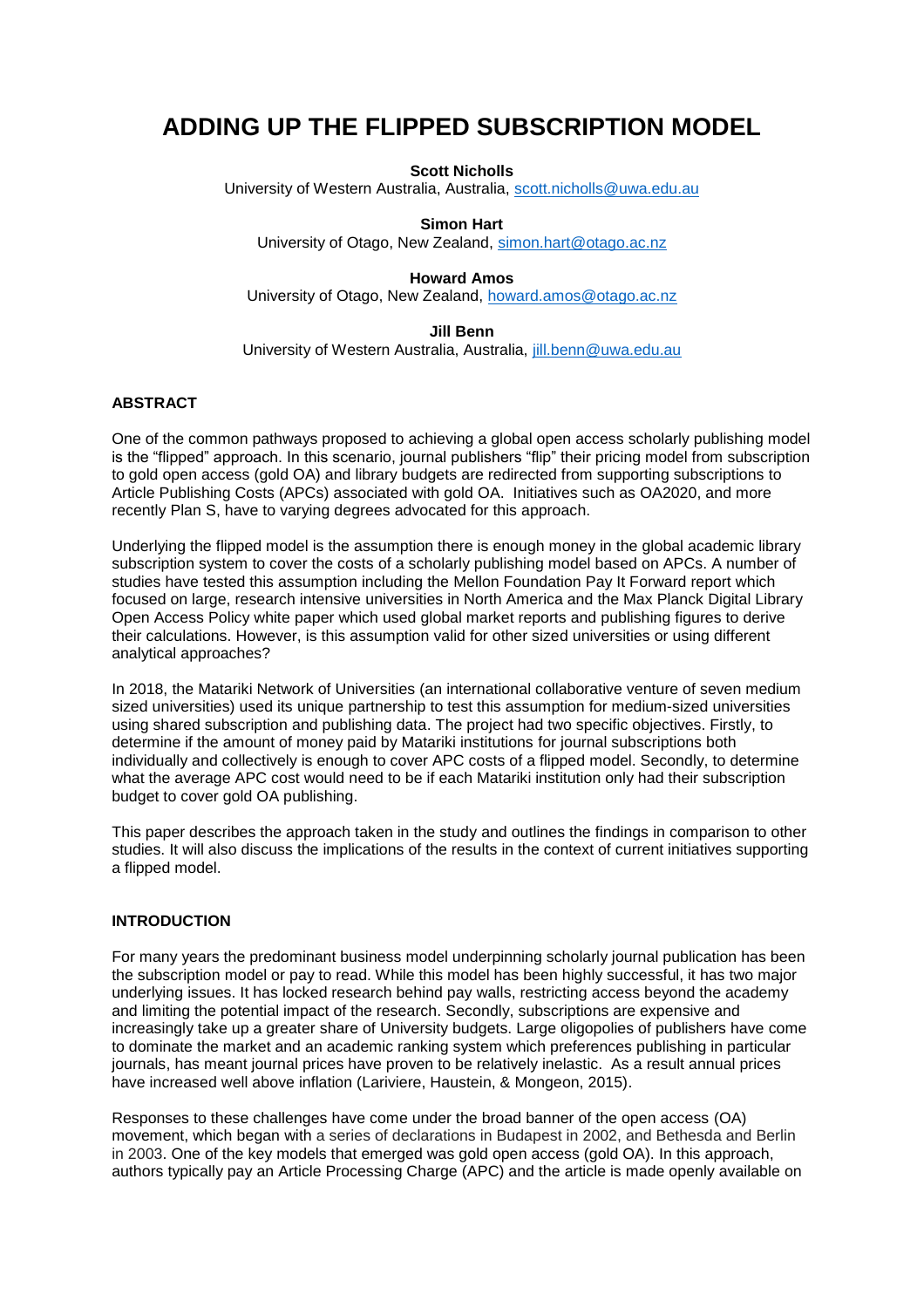publication. Gold OA has been moderately successful to date in opening up research. There have been a number of publications such as Public Library of Science and BioMedCentral that have established themselves as high impact factor journals. However, they still only represent a small amount of the total research output. In one of the most recent studies on the state of OA it was reported that gold only represents between 3.2% to 14.6% of published outputs depending on what sample source is used (Piwowar et al., 2018). Further to this, total OA publishing only represents 27.6% – 47.3% of all publishing. This means there is still a considerable amount of content locked behind pay walls.

To accelerate the transition to OA a number of initiatives like OA2020 and more recently, Plan S, have been advocating to "flip" the subscription model. That is, universities redirecting the money currently spent on journal subscriptions to supporting sustainable OA business models. Underlying this is the belief that there is enough money in the global academic library journal subscription system to do this. This is based on the findings of two major studies. The first is the Max Planck Digital Library Open Access Policy white paper (Schimmer, Geschuhn, & Vogler, 2015) that used global market reports and publishing figures to derive their calculation. The second is the Pay It Forward report (Mellon Foundation, 2016) that focused on large, research intensive universities in North America. However, is this assumption valid for other sized universities or using different analytical approaches?

In 2018, the Matariki Network of Universities (MNU), an international collaborative venture of seven medium sized universities, used its unique partnership to test this assumption using shared subscription and publishing data. The project had two specific objectives. Firstly, to determine if the amount of money paid by MNU institutions for journal subscriptions both individually and collectively is enough to cover APC costs of a flipped model. Secondly, to determine what the average APC cost would need to be if each MNU partner only had their subscription budget to cover gold OA publishing. For each of these objectives, calculations were made based on either the lead author paying all of the APC (lead author payment option) or the APC costs being shared proportionately between authors (equal author payment option).

The results of the study confirm some of the findings from the other studies and raise some interesting implications for gold OA versus transformative agreements.

### **METHODOLOGY**

The approach agreed by the MNU was to compare potential APC spend against actual subscription spend, with a particular publisher and between the years 2015 to 2017. This approach had four major components.

#### **1. Identifying subscription package**

Firstly, a common publisher subscription package shared across all partners was identified. This was done by extracting publication data for each of the partners over the specified time period and analysing the data. The publisher selected had a package in excess of 1000 journal titles that was subscribed to by all the partners; a large enough quantity of publications from all partners to make the data comparison valid; and availability of historical and current APC data. (The publisher selected is referred to subsequently in this paper as the Publisher).

#### **2. Obtaining subscription package cost data**

Permission was sought from the Publisher to share subscription data across the MNU for the purposes of this study. This was agreed to on the basis that the subscription costs of the individual members of the network not be part of any published findings. For this reason the selected publisher is not named in this paper and only the total costs are included.

Details of the subscription costs were obtained from each of the MNU partner libraries. For comparison the subscription cost was converted into a common currency, US dollars, by using the exchange rate on the day the payment was made. This provided the 'Total of Subscription Package Costs' (TSPC) across all of the MNU'. Graph 1 below shows the subscription spend by each partner as a percentage of total subscription spend across the MNU and illustrates the variability of the package costs in the different geographical regions of the partners.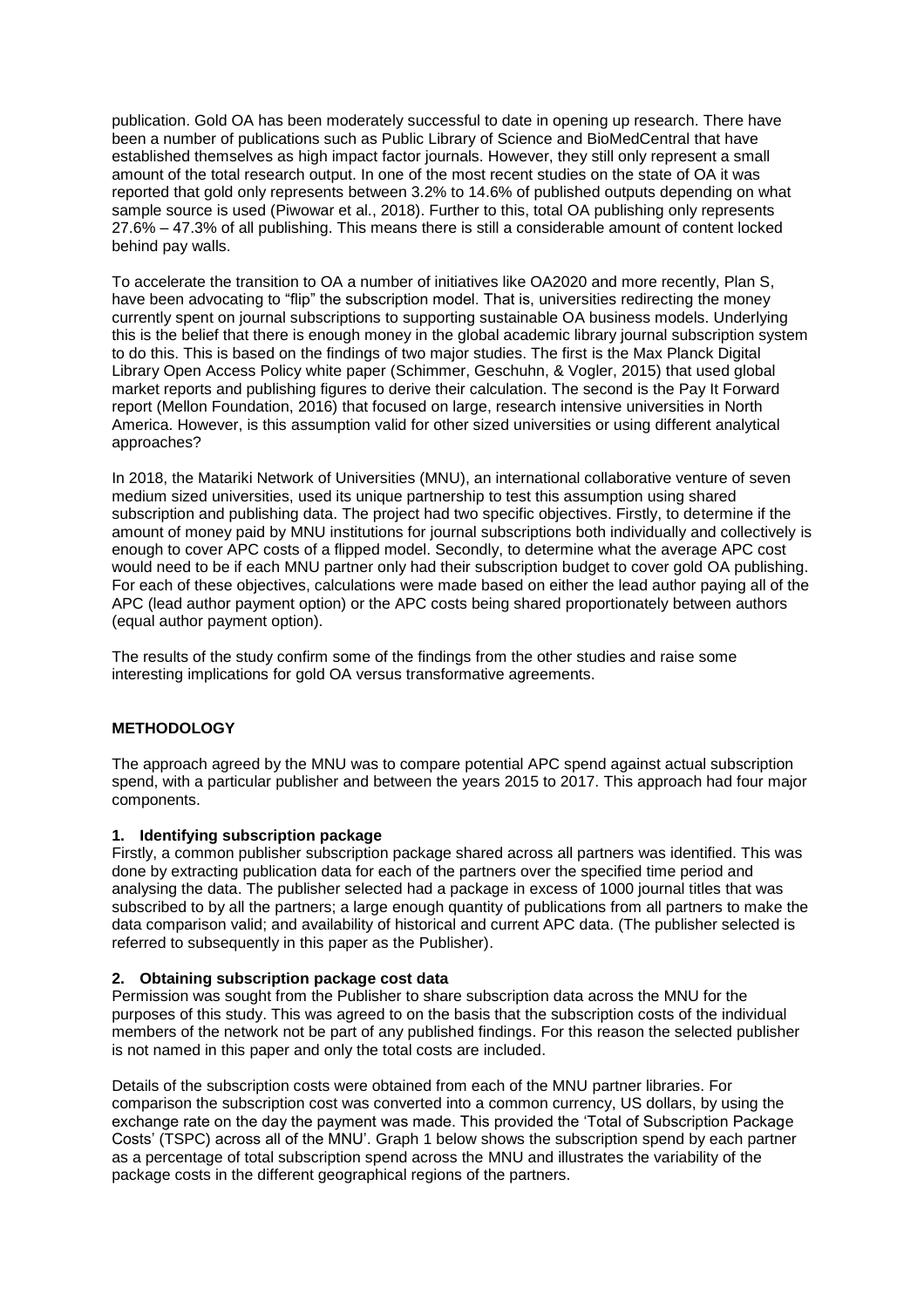

**GRAPH 1. SUBSCRIPTIONS COSTS FOR EACH MNU PARTNER AS A PERCENTAGE OF TOTAL SUBSCRIPTION SPEND ACROSS MNU BY YEAR**

### **3. Determining the APC costs**

Details of the APCs for the Publisher journals were obtained from the publisher for each year (see table 1).

| Date      | # titles with APCs | Range in US\$ | <b>Average APC in US\$</b> |
|-----------|--------------------|---------------|----------------------------|
| 7/1/2015  |                    | 3500-4000     | 3.760                      |
| 22/9/2016 | .381               | 1530-5200     | 3.073                      |
| 6/6/2017  | .375               | 1500-5200     | 3.072                      |

**TABLE 1. DETAILS OF ARTICLE PROCESSING FEES FROM 2015-2017**

For those journals that did not have an APC, a reference table was developed that estimated what the APC price would likely to have been. The impact factor was used as a proxy measure of value. Using the known APC data from the publisher, batches of 100 journals within a 2014 impact factor range were mapped against an average APC cost for those journals. As can be seen from graph 2, there was a strong correlation between the impact factor and the cost of the APC. In short, the higher the impact factor for the journal the higher the APC.

Where a journal had no APC data, the impact factor for the journal was sourced from either the publisher or the International Scientific Institute list of impact factors ( [https://www.scijournal.org/\)](https://www.scijournal.org/). The average APC was then calculated based on the impact factor using the reference table.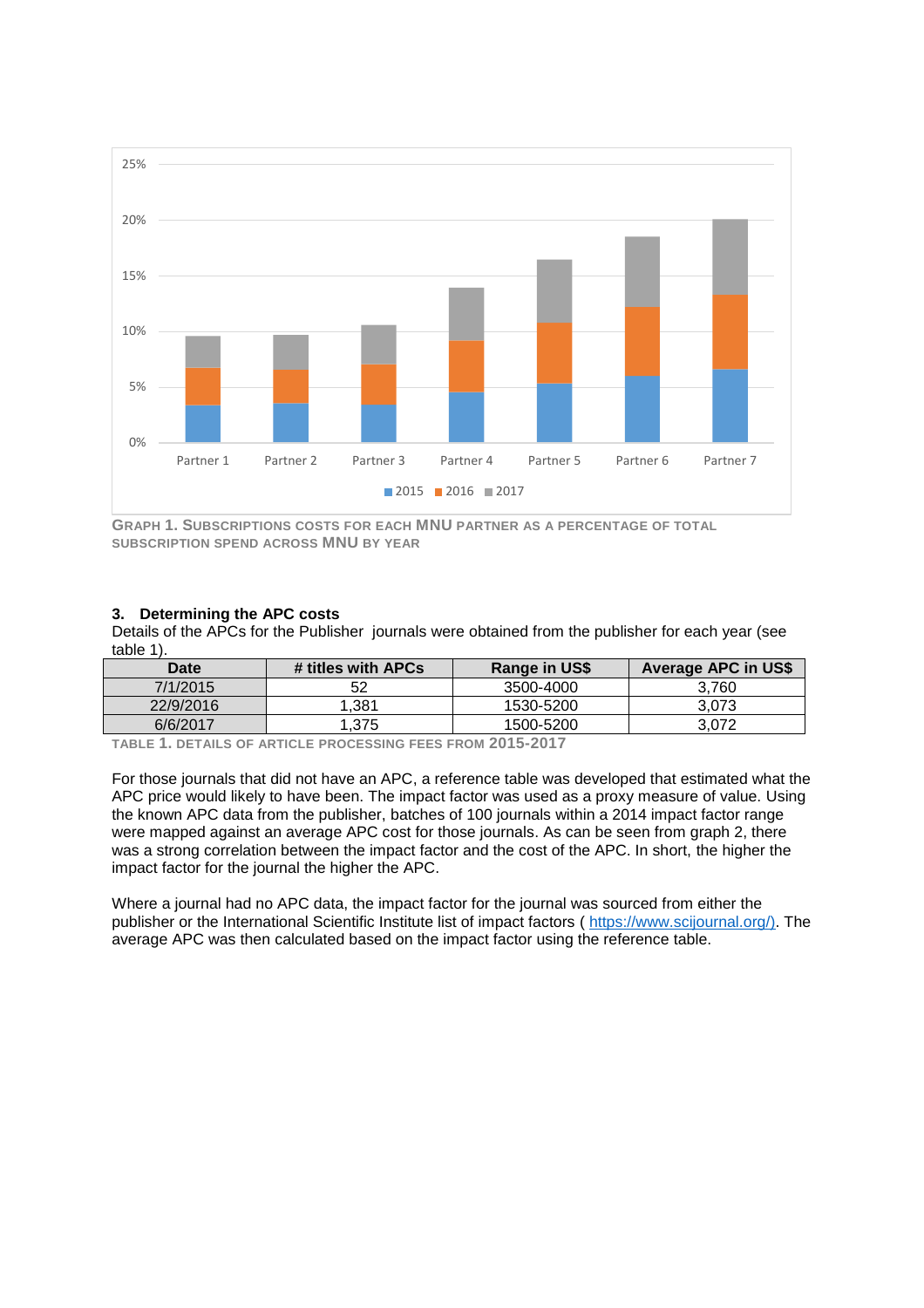

**GRAPH 2. THE AVERAGE APC FOR THE MAXIMUM IMPACT FACTOR IN A RANGE OF 100 JOURNALS**

# **4. Gathering publications data**

Details of MNU articles within the date range were downloaded from Scopus into an MS Excel spreadsheet using the variant affiliation by-lines used by each partner. This list was refined to articles published with the Publisher by matching ISSN data with the Publisher's online list of journals. Formulae were then applied within MS Excel to determine for each MNU:

the number of authors for each article ["=LEN(C3)-LEN(SUBSTITUTE(C3,",",""))+1"] C= list of Authors (This formula essentially counts the commas separating the author's lists in Cell C) whether a MNU researcher was the lead author (NLLA)

["=IF(ISNUMBER(SEARCH(B2,J2))=FALSE,"","Lead Author")"] B= each MNU ; J= the first affiliation by-lines

(This formula essentially searches the first affiliation (in Cell J) to identify if a MNU institution (from cell B) is listed – if they are then they are the lead author)

the number of contributing MNU authors for each article.

["=(LEN(K3)-LEN(SUBSTITUTE(K3, B3, "")))/LEN(B3)" B= each MNU]; K= Scopus affiliation list. See table 2.

(This formula essentially counts how many times the MNU institution (from cell B) appears in the affiliation list extracted from Scopus)

| <b>University</b>    | <b>Number of</b><br>articles (NA) | <b>Number</b> of<br>authors | Number of<br>articles where<br><b>MNU</b> is the lead<br>author (NLLA) | <b>Number of MNU</b><br>authors |
|----------------------|-----------------------------------|-----------------------------|------------------------------------------------------------------------|---------------------------------|
| <b>Partner 1</b>     | 657                               | 3,069                       | 320                                                                    | 1,135                           |
| <b>Partner 2</b>     | 1,058                             | 10,009                      | 455                                                                    | 3,278                           |
| <b>Partner 3</b>     | 1,632                             | 11,046                      | 765                                                                    | 4,061                           |
| Partner <sub>4</sub> | 1,786                             | 13,222                      | 668                                                                    | 4,561                           |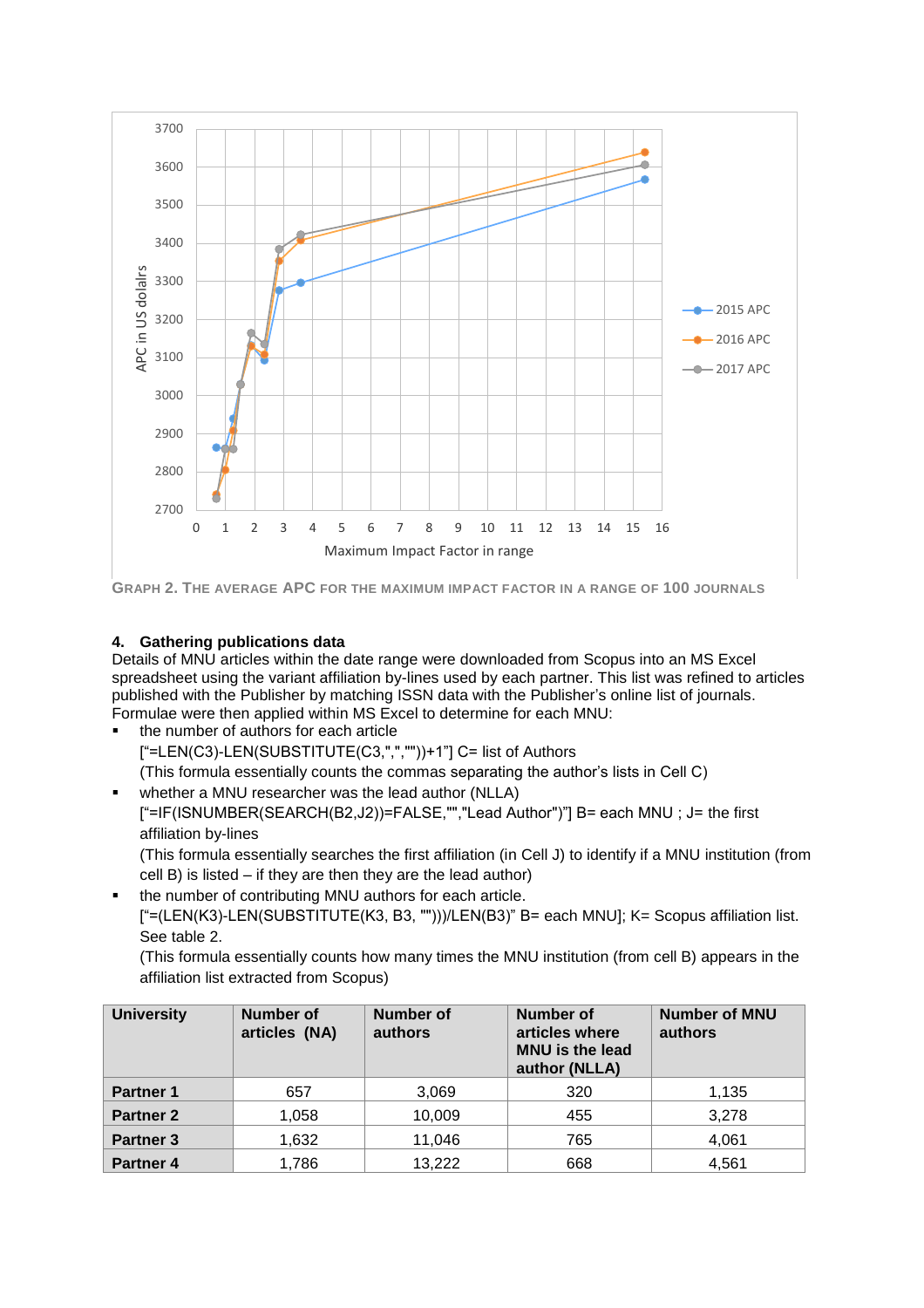| <b>Partner 5</b> | 661   | 3.870  | 358   | 1.399  |
|------------------|-------|--------|-------|--------|
| <b>Partner 6</b> | 476   | 3.165  | 200   | 973    |
| <b>Partner 7</b> | 1,098 | 7.178  | 581   | 2.754  |
| <b>Total</b>     | 7,368 | 51,559 | 3,347 | 18,161 |

**TABLE 2. MATARIKI PUBLICATION DATA FOR 2015-2017 FOR THE PUBLISHER** 

Once these had been calculated the spreadsheet contained a list of:

- All articles published by each MNU partner with the Publisher
- APC cost for each article
- **■** Identification of articles that had an MNU lead-author (which allowed calculation of the lead author pays APC option)
- A count of how many of the total authors for each article were from MNU institutions (which allowed calculation of the proportional share of APC costs for the equal author payment for APC option).

### **FINDINGS**

#### **Objective 1(a): Is there enough money to cover lead author payment?**

Calculations were undertaken within MS Excel to determine if what each of the MNU pays for the subscription package was enough money to cover the APC if lead authors paid the APC. The articles with lead authors from each of the MNU were matched with the APC for the publication year. Comparing the Lead author APC (LAPC) with the TSPC shows the cost differential as to whether or not there is enough money in the current subscription model (see table 3).

| <b>Total Subscription Package</b> | <b>Lead Article Processing Cost</b> | <b>LAPC cost differential</b> |  |
|-----------------------------------|-------------------------------------|-------------------------------|--|
| Cost (TSPC)                       | (LAPC)                              | (TSPC-LAPC)                   |  |
| \$13,362,064                      | \$10,852,440                        | \$2,509,624                   |  |

**TABLE 3. LEAD ARTICLE PROCESSING COSTS AND COST DIFFERENTIAL**

#### **Objective 1(b): Is there enough money to cover the equal author payment?**

Calculations to determine if there was enough money to cover the APC if all authors pay an equal share of the APC required a different approach. This involved calculating the ratio of MNU authors to all authors in each article and then using this ratio to calculate the proportion of APC costs that would be incurred for each. Comparing the Equal author APC (EAPC) with the TSPC shows the cost differential as to whether or not there is enough money in the current subscription model (see table 4).

| <b>Total Subscription Package</b> | <b>Equal Article Processing</b> | <b>EAPC cost differential</b> |
|-----------------------------------|---------------------------------|-------------------------------|
| Cost (TSPC)                       | Cost (EAPC)                     | (TSPC-EAPC)                   |
| \$13,362,064                      | \$12,733,988                    | \$628,076                     |

**TABLE 4. EQUAL ARTICLE PROCESSING COSTS AND COST DIFFERENTIAL**

The calculations confirmed the assumption that collectively across the MNU there is enough money based on subscription costs of \$13,362,064 to cover a flip to paying APCs under both a lead author scenario (\$10,852,440) and equal author share scenario (\$12,733,988). However, at the individual institution level the assumption only held up for four of the seven MNU. The three that did not have enough money to cover APCs from their subscriptions alone at the current publication rate. were in the top four of the MNU in terms of the highest publication output. However, the partner which had the third highest rate of publication across the MNU also had the highest subscription costs. It is this variance in subscription costs across the MNU, and the fact that these costs in no way correlate with publishing output with the Publisher, that underlie these results. This raises an interesting challenge for the flipped model. How do individual institutions flip from a package subscription model that has been based on either historical print spend or usage, to one based on publication output? The two do not necessarily correlate.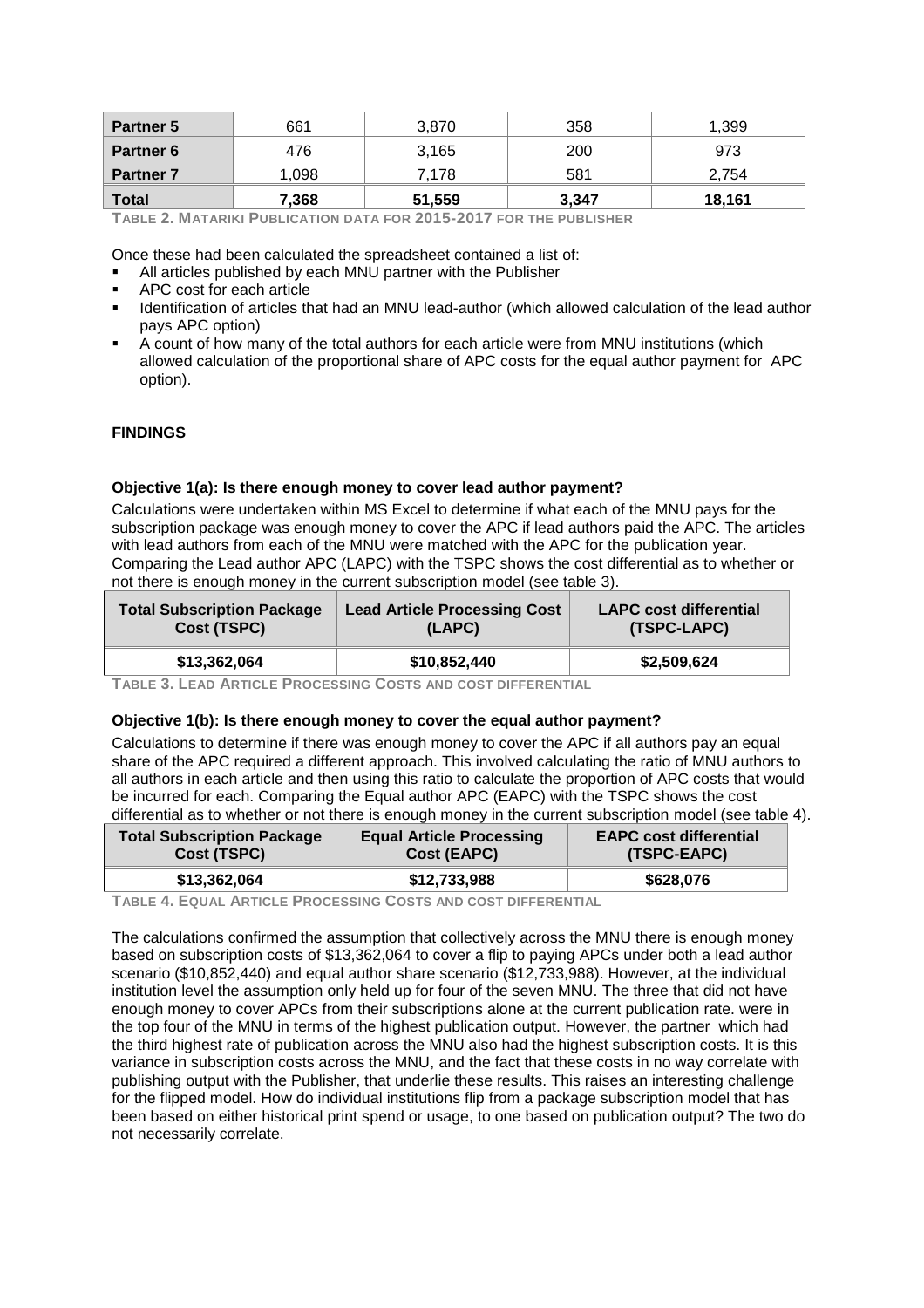# **Objective 2 (a) Collective MNU Average APCs**

Calculations were undertaken to determine what the maximum average APC could be under each scenario if collectively the MNU only had their subscription budget to pay for publication outputs. Under the lead author payment scenario this involved dividing the TSPC by the Total number of Local Lead Authors (TLLA) (see table 6).

Under the equal share payment scenario a different approach was required. The first thing to determine was the average cost of all APCs. This required dividing the Total cost of all Unique APCs (TUAPC) by the Number of Unique Articles with at least one MNU author (NUA). Here the Total cost of the APCs (TAPC) was deduped so that APC costs for articles that shared authors across the MNU were only counted once. Similarly duplicate articles that included collaborations across the MNU were removed to avoid double counting the Number of Articles with at least one MNU author (NA) (see table 5). The result of this was then multiplied by the result of dividing the TSPC by the Total Equal Article Processing Cost (TEAPC). Essentially what this formula was calculating was a ratio. If the average cost of an APC (TPSC/NLLA) resulted in a TEAPC then what would the average cost be if the TEAPC was equal to the TSPC (see table 6).

| <b>Total cost of</b><br>all Unique<br><b>APCs</b><br>(TUAPC) | <b>Number of</b><br><b>Unique</b><br><b>Articles</b><br>(NUA) | <b>Number</b><br>articles where<br>local lead<br>author<br>(NLLA) | Equal<br><b>Article</b><br><b>Processing</b><br><b>Cost (EAPC)</b> | <b>Lead Article</b><br><b>Processing</b><br><b>Cost (LAPC)</b> | <b>Total</b><br><b>Subscription</b><br>Package<br><b>Costs (TPSC)</b> |
|--------------------------------------------------------------|---------------------------------------------------------------|-------------------------------------------------------------------|--------------------------------------------------------------------|----------------------------------------------------------------|-----------------------------------------------------------------------|
| \$23,985,232                                                 | 7309                                                          | 3347                                                              | \$12,733,988                                                       | \$10,852,440                                                   | \$13,362,064                                                          |

**TABLE 5. DATA REQUIRED FOR AVERAGE APC CALCULATIONS**

| <b>Measure</b>                              | <b>Equation</b>          | Cost   |
|---------------------------------------------|--------------------------|--------|
| Maximum average APC could be in Lead Author |                          | \$3992 |
| scenario                                    | <b>TPSC/NLLA</b>         |        |
| Average APC cost                            | <b>TUAPC/NUA</b>         | \$3282 |
| Maximum average APC could be in Equal Share |                          | \$3443 |
| scenario                                    | (TUAPC/NUA)*(TPSC/TEAPC) |        |

**TABLE 6. COLLECTIVE AVERAGE APC COSTS FOR LEAD AND EQUAL SCENARIOS**

## **Objective 2 (b) Institutional MNU Average APCs**

Calculations were undertaken to determine what the maximum average APC could be under each scenario if each of the MNU only had their subscription budget to pay for the articles their authors publish. When calculations were applied to each of the MNU using the formula the duplicates were not removed.

The maximum average APC that the MNU could pay collectively within the subscription budget, ranged from \$3992 under a lead author scenario, to \$3443 under an equal share scenario, both of which were above the average APC cost for MNU as a whole. However, when broken down to each MNU, the maximum average APC under each scenario for three of the partners fell below the collective averages at their current rate of publication under both scenarios. This meant they would need the current average APC to be lower in order to flip within their subscription costs. On the other hand, the remaining partners had a maximum average APC above the collective averages and could pay more for the APC if they only had their subscription budget to pay for articles that their authors publish at the current rate of publication.

# **COMPARISON TO OTHER STUDIES**

This study correlates with a number of the findings of the Pay It Forward report and the Max Planck study. The Max Planck study used market reports to identify the global spend in subscriptions. It then identified an average cost per article (equivalent to an average APC) by dividing the global subscriptions spend by the estimated number of articles produced (using Web of Science data). This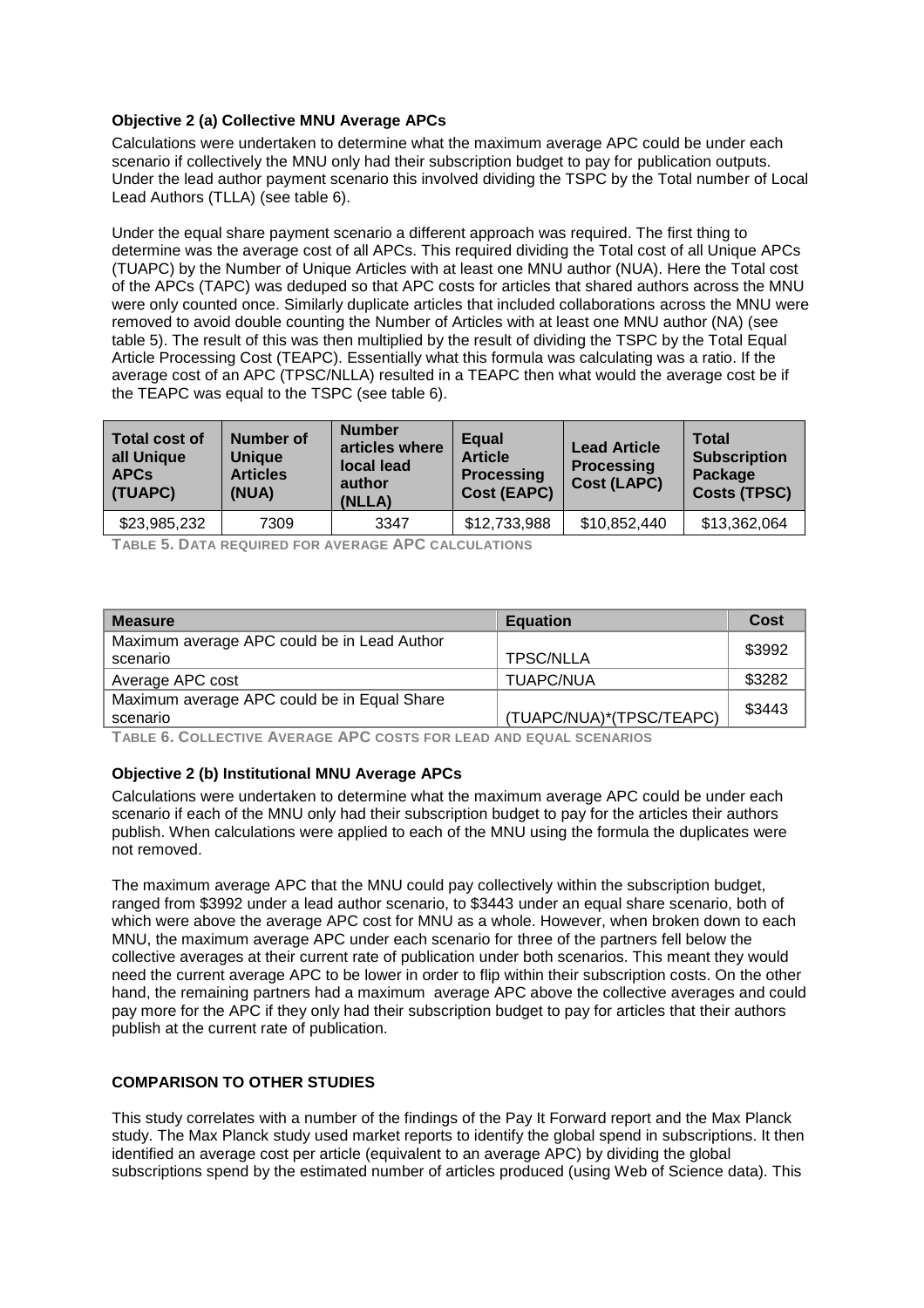figure was then compared to average APC costs from various sources at a global, national, and institutional level. Across all levels the Max Planck study found there was enough money in the journal subscription system. However, the study only included the Max Planck Digital Library for institutional data. Similarly, the MNU study found that there is enough money collectively across the institutional partners, but found a different result than the Max Planck study at the institutional level. For some institutions that have high publication output and a comparative lower subscription cost, there will not be enough money in library subscription budgets alone to flip to an APC model.

The Pay it Forward study was much broader and covered a longer period (2009 – 2013); focussed on large research-intensive universities in North America; looked at publication outputs from multiple publishers; and looked at current spend not only in terms of Library subscriptions but also in terms of grant data spent on APCs. Their finding was that high output North American research-intensive universities who flipped to gold would exceed their current Library budgets. The MNU study also found this. However, the Pay it Forward study went on to find that if those libraries only had to fund outputs that were not part of a project with grant funding, then there was enough money.

#### **IMPLICATIONS**

The MNU study found overall there is enough money in the MNU library subscription budgets collectively to flip the model. However, at an institutional level this is not the case. Institutions that had a high publication output are likely to face additional costs, and in some cases this is substantial. In the MNU study the most affected University would pay an additional US\$1.4 million over 3 years in a flipped scenario. As a result, generally high publishing universities would require the average APC cost to be lower in order to use their subscription budgets alone to cover the costs of APCs.

In response to this, the Pay it Forward study suggests a flipped model should be funded by a combination of subscription budgets and grants or researcher discretionary funds. In this model, universities provide support for APC costs up to a certain amount (funded from a repurposed subscription budget) and then additional costs would be covered by the author (from their grant or discretionary research funds). This has two main advantages. It allows the model to be flipped to open for high output universities by using a combination of subscription funds and other sources, such as grants. It also, importantly, introduces a market mechanism into the publishing model by making publishing costs visible to the author.

As has been argued (Poynder, 2018) (Schonfeld, 2018), one of the original objectives of OA was to help address the unsustainable high cost of subscriptions. Primarily it was thought this would happen by increasing the transparency of APC payments. In this scenario, APCs become part of the determining factors informing authors where to publish, and as a result publishers would be more likely to keep their APC costs competitive to attract authors. This transparency does not exist in the current subscription model. However, a recent study examining price sensitivity of APCs (Khoo, 2019) found "no evidence that authors avoid journals that introduce or increase APCs" (p. 14). This study concluded that while APC cost increases have been lower than subscription increases, they were still three times above inflation and were still susceptible to the same price inelasticity seen in the subscription model.

Based on this, the flip to gold OA could see the current flaws in the subscription model remain. This is especially the case given commercial publishers are already sending signals that in any future market where subscription revenues diminish, APC costs are likely to rise. Indications from Elsevier (Hersh, 2017) are that future APC costs are likely to rise as it is claimed that subscription costs are subsidising the cost point for APCs, and as these revenues decrease the APC cost will need to rise. In addition, Hersh points out that approximately 25% of publisher subscription revenue comes from non-academic sources (like industry). If these subscriptions are cancelled due to an increasingly open environment, then increased APC costs are likely to be used to compensate for the loss in revenue.

This raises an interesting question for the implications of the MNU study, in the context of the transformative agreements that are currently emerging. These deals are typically being entered into by consortiums (in a similar way to subscription package deals) and comprise costs to cover potential OA publication in hybrid and gold journals, and a fee to read legacy content that remains behind a paywall. The important consideration here is how consortiums distribute the costs of these contracts amongst their members. There is likely to be a transition phase where costs are distributed based on